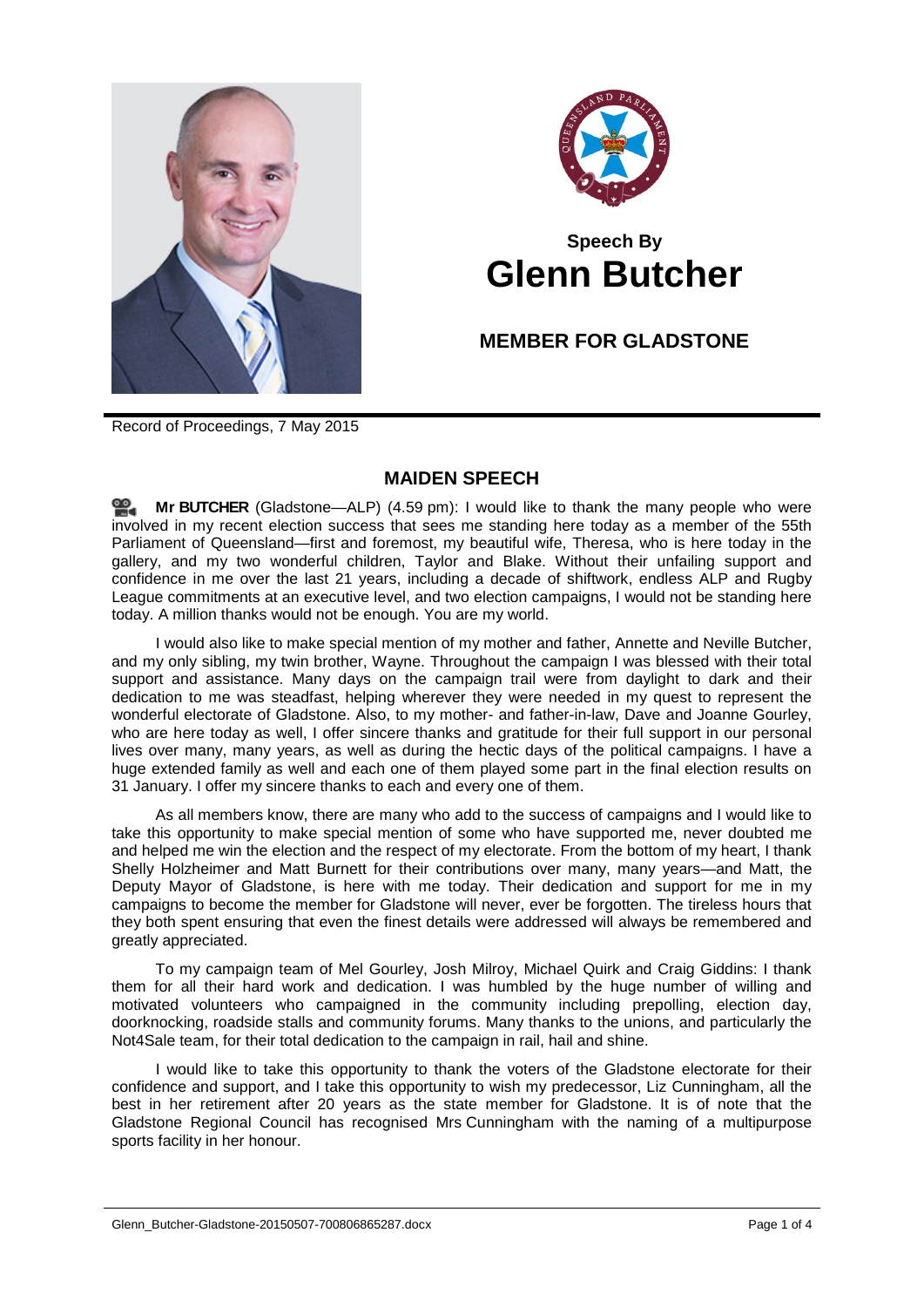The Gladstone electorate overwhelmingly rejected the Liberal National Party at the 31 January state election, with the LNP achieving just on 15 per cent of the primary vote. I feel humbled at the extent to which the electorate supported me and the Australian Labor Party, by winning the election on the primary vote. The electors of Gladstone sent a loud and clear message to the Queensland parliament that only a Labor Party can represent their views, and that message was delivered with a resounding 25.9 per cent swing in the Gladstone electorate.

The overwhelming issue that resonated with the Gladstone electors was the fact that they did not want their assets sold. I make particular reference to the Gladstone port and the land that was set aside for a high school in the Calliope area. There can be no doubt that the 2015 election was a referendum on asset sales. The previous government was seeking a mandate to privatise the Port of Gladstone, sell the land set aside for a high school at Calliope and privatise our electricity assets.

I wish to make reference to the stark difference between the attitude of previous Labor governments over two decades and that of the Newman LNP government towards the creation of jobs in and the enhancement of the economy of the Gladstone region. Successive Labor governments led by Wayne Goss, Peter Beattie and Anna Bligh all focused on helping Gladstone become Australia's 21st century industrial city, an industrial powerhouse on the east coast of Australia.

The first responsibility of any state government is to create the economic conditions to ensure all men and women seeking employment can find a decent full-time job. As former premier Wayne Goss frequently stated, 'The best form of welfare a government can provide is a full-time job.' Labor governments understand just how difficult it is to create sustainable regional economies in Queensland. Accordingly, they worked closely and in harmony with the Gladstone community over more than two decades not only to create those job opportunities but also to put sustainable strategic plans in place to ensure continued growth and prosperity.

When the Goss government facilitated and established the massive Gladstone State Development Area during the 1990s, it also committed to the establishment of a board to both promote and facilitate major industry in the Gladstone area. It had to wait until the Beattie government was elected, after the intervening Borbidge government, before the Gladstone Economic and Industry Development Board was set up as a statutory authority under the Coordinator-General. The board was hugely successful, working closely with the Queensland government and industry to attract and facilitate over \$40 billion of major industry development in Gladstone. The Newman LNP government dismantled the board in 2012. As a result, major industrial development, other than those approvals facilitated and committed under the leadership of Anna Bligh, has been practically non-existent.

However, the worst decision by far of the Newman government was to commit to the sale of the Gladstone port. Gladstone Harbour is the best commercial deepwater natural harbour in Australia. It is currently handling approximately 100 million tonnes per annum of cargo—over three times the cargo of 25 years ago. The Gladstone Ports Corporation is a highly successful and profitable government owned corporation, which is delivering over \$1 billion in dividends and tax equivalent payments to the Queensland government every decade. This is in addition to the \$1 billion to \$1.5 billion of coal and LNG royalties it will be providing to the state coffers each year, and that figure will continue to increase.

With the commencement of the LNG export industry and the new Wiggins Island Coal Export Terminal, trade is expected to rise to around 150 million tonnes per annum by 2020. The three LNG plants and the Wiggins Island Coal Export Terminal were all facilitated under previous Labor governments, as was the \$800 million expansion of the RG Tanna Coal Terminal. The LNG plants facilitated by Labor have provided construction jobs for over 5,000 Gladstone locals as well as 10,000 others from throughout Australia and beyond.

Unfortunately, nothing new has been facilitated since the election of the previous Newman government. As the LNG construction workforce starts to decline and with the Wiggins Island Coal Export Terminal now in operation, many locals are extremely concerned about their employment prospects. The Newman government failed the Gladstone community in that very vital aspect of future job creation that I talked about.

How could anything positive happen with the Gladstone Economic and Industry Development Board disbanded and the entire focus of the Gladstone Ports Corporation distracted by preparing for the sale of the port? Thankfully, that distraction has now been removed with the election of the Palaszczuk government. The Gladstone Ports Corporation can once again focus on growing the economy of the Gladstone region. Only by working with the community in a structured and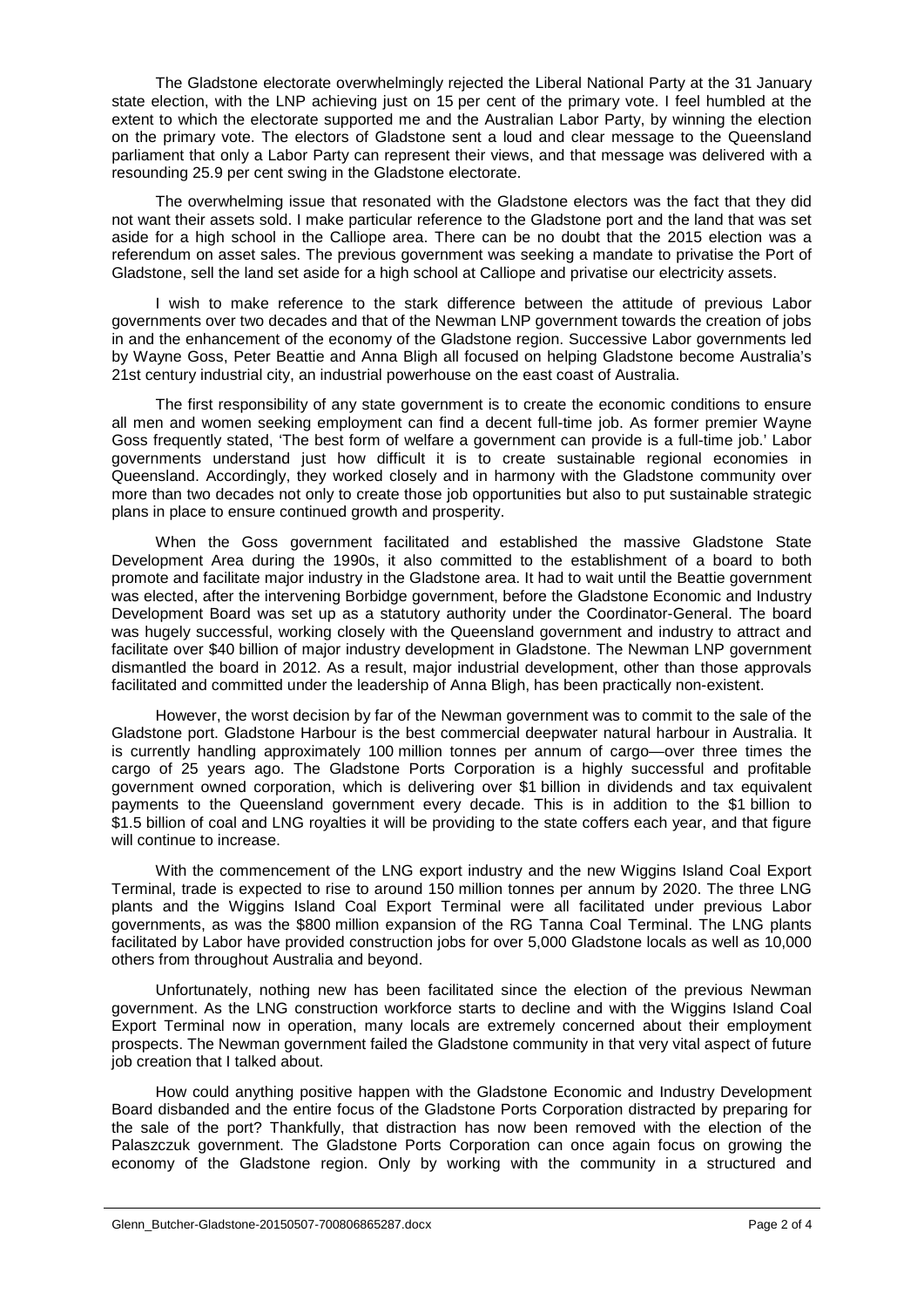coordinated manner can the future of the Gladstone region be put back on a path of consistent job creation and generation of economic and social prosperity, and that is exactly what the Palaszczuk government is intent on doing.

The Gladstone Hospital in my electorate needs urgent attention, including the reinstatement of front-line services that have declined over the years. The electorate of Gladstone has had to manage the impact of the LNG industry boom without corresponding infrastructure and staffing levels in health services and care. With the massive industrialisation of Gladstone, the hospital must better reflect sufficient services to ensure acceptable levels of patient safety and care.

Frustrations are often understandably but unfairly levelled at front-line staff at the hospital. Our hospital has lost many full-time equivalent healthcare professionals since the previous government was in office. These staff losses have impacted on service delivery in oncology, emergency, intensive care, peri-operative and infection control departments. Critical staff losses have placed additional pressure on our health system which in turn sometimes causes negative responses from local patients and their families.

I look forward to the return of sufficient staffing levels at our hospital which will engender a positive impact all around my electorate. I also look forward to working very closely with the health minister and the Premier to give the Gladstone electorate what it desperately needs—that is, major upgrades to the Gladstone Hospital infrastructure, including a new accident and emergency department and a dedicated intensive care unit as the first step to a long-term vision of a modern new facility that we so badly need.

The growing community of Calliope in the Gladstone electorate strongly opposed the previous government's intention to sell critical land which for many years had been earmarked for a high school. Governments should be investing in our children's future and preparing our growing regions for increased attendance, not cutting teacher numbers and selling strategic land needed for future educational use. Not only did the previous government try selling the land that had been put aside for a high school; but they forced the local council to rezone the land from community use to residential use to make way for a quick fire sale. I thank the Palaszczuk government for supporting the Calliope community and reversing that dreadful decision that was made by the previous government, ensuring the property is available for educational purposes into the future.

I would like to talk about the great Gladstone region now—home of the traditional owners the Gooreng Gooreng, the Gurang and the Bailai people. Gladstone is a dynamic modern city boasting a subtropical climate with islands, waterways and beaches providing year-round boating, fishing and swimming opportunities. Gladstone is famous for our mud crabs and our fresh seafood. It boasts one of the highest boat ownerships per capita in the country and is home to one of Australia's largest fishing competitions—the Boyne Tannum HookUp, which is a fabulous week of fishing.

Gladstone is the destination for competitors in the bluewater classic, the Brisbane to Gladstone Yacht Race. In true Gladstone form, our community through Gladstone Festivals and Events, welcomes the yachts with fireworks, live music and entertainment at the iconic Harbour Festival, an Easter time event that should not be missed. Each yacht that comes in is greeted with a cold carton of beer and a commemorative medallion. This year the tradition continued, with Mayor Gail Sellers, councillors and the Gladstone Volunteer Marine Rescue personnel welcoming crews on their arrival into Gladstone.

From March 2016, P&O cruise ships will dock in the Gladstone port, with thousands of tourists disembarking to explore the region—and who could blame them. As the gateway to the majestic and vibrant southern end of the Great Barrier Reef, Gladstone offers direct access to Heron Island, Wilson Island and uninhabited coral cays. Heron Island is an important nesting ground for green turtles, black noddy terns and wedge-tailed shearwaters.

The Gladstone Marina is home to a great waterfront recreation area, one of many that marks our wonderful city. Included in the marina setting is the award-winning Spinnaker Park on Leo Zussino Drive, a huge expanse of parkland ideal for families, with picnic areas, native walking tracks and a beached cove which is very popular with children. I know this for a fact because I have spent many weekends in this area with my family having a barbecue and a great time on special occasions.

On the other side of the marina and Spinnaker Park is the recently opened East Shores precinct—a welcome addition to the Gladstone waterfront. Planning for this facility began many years ago, with the construction of the dedicated Port Access Road removing trucks from Flinders Parade, paving the way for this East Shores project to continue. The Port Access Road is appropriately named after the former state member for Port Curtis, Mr Bill Prest.